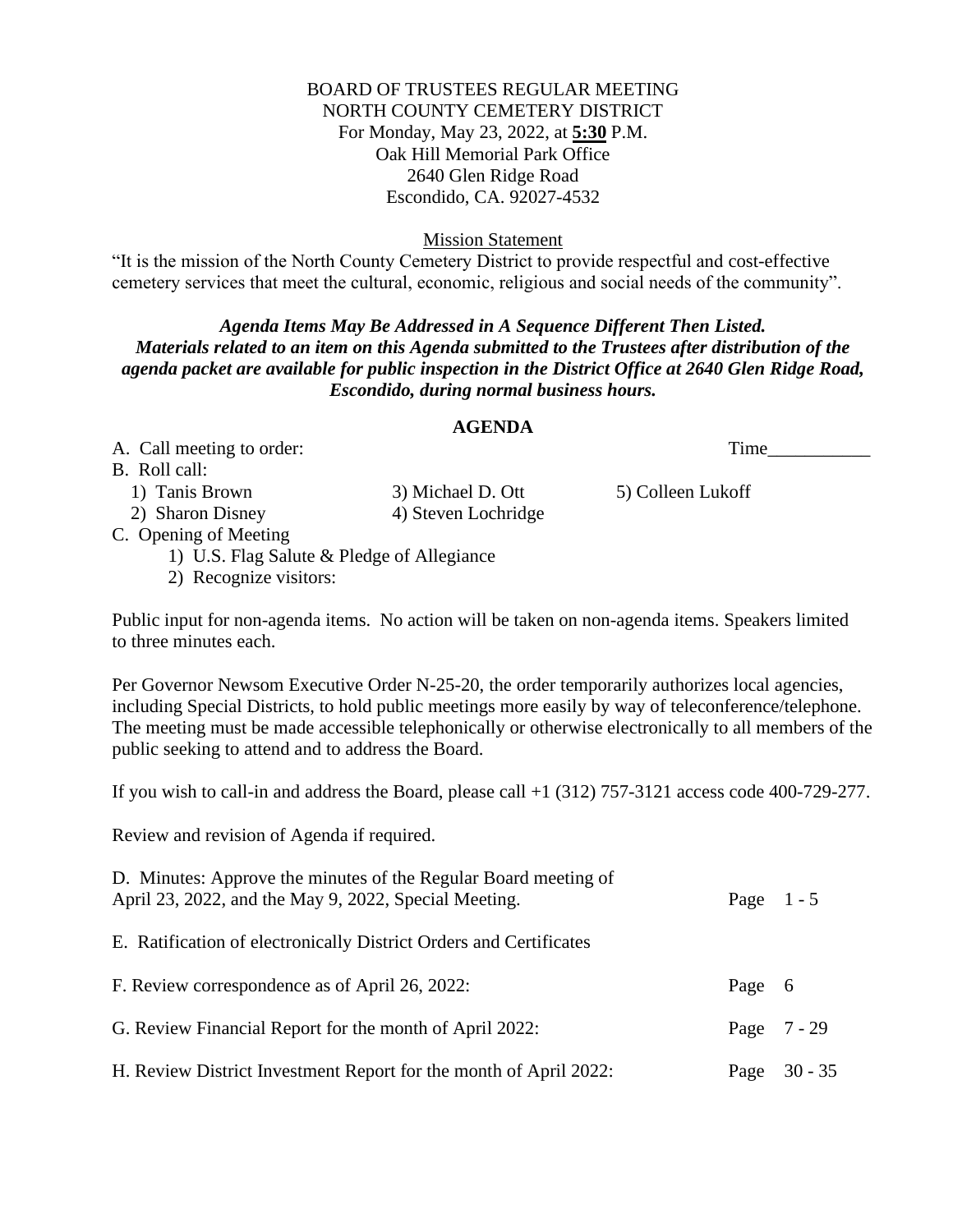| I. Continuing business:                            |              |
|----------------------------------------------------|--------------|
| 1. COVID-19 NCCD Restrictions                      | Page 36 - 37 |
| 2. Land Conservancy Project                        | Page 38 - 39 |
| J. New Business:                                   |              |
| 1. Customer Satisfaction Survey                    | Page 40      |
| 2. Purchase of two new/use trucks for the district | Page 41      |
| 3. San Marcos Wacker DW30 Dump Truck Proposal      | Page 42      |
| 4. 2022 Memorial Day Event Trustee Attendance      | Page 43      |
|                                                    |              |

### K. Manager's Report:

- GM's Activities:
	- Continue to work on FY 22-23 Annual Budget
- Operations Issues:
	- $\bullet$  N/A
- Equipment Down for repair:
	- OH's two Truck's.
- Personnel:
	- New Hires/Terminations/Retirements/Resignations: N/A
- Monthly Employee Safety Training for April 2022: Heat Illness Prevention

Calendar, Conference, and Meeting Travel Arrangements:

• SDRMA Spring Education Day 03/02/2022-03/04/2022 Sacramento. CAPC 64<sup>th</sup> Annual Conference March 10-12 Seaside, CA. 2022 Special District Leadership Academy, San Diego 4/3/22 4/6/22. CSDA SD Legislative Days Sacramento, 5/17/22 & 5/18/22. Memorial Day event 5/30/2022 Oak Hill & San Marcos. CSDA Annual Conference 8/22/2022 – 8/25/2022 Palm Desert. 2022 Special District Leadership Academy Napa, 9/18/22 – 9/21/22. CAPC 2022 Education Area Meeting 10/7/2022 & 10/8/2022, South Lake Tahoe, CA.

List of items pending:

• None

# **L(1) Closed Session:** Personnel Exception

With respect to every item of business to be discussed in closed session pursuant to Section Government Code 54957: PUBLIC EMPLOYEE PERFORMANCE EVALUATION Title: General Manager

### **L(2) Closed Session:**

Conference with legal counsel – Anticipated Litigation

Significant exposure to litigation pursuant to subdivision (b) of section 54956.9 (1 case)

**Return to Open Session**: Report out all actions and vote taken.